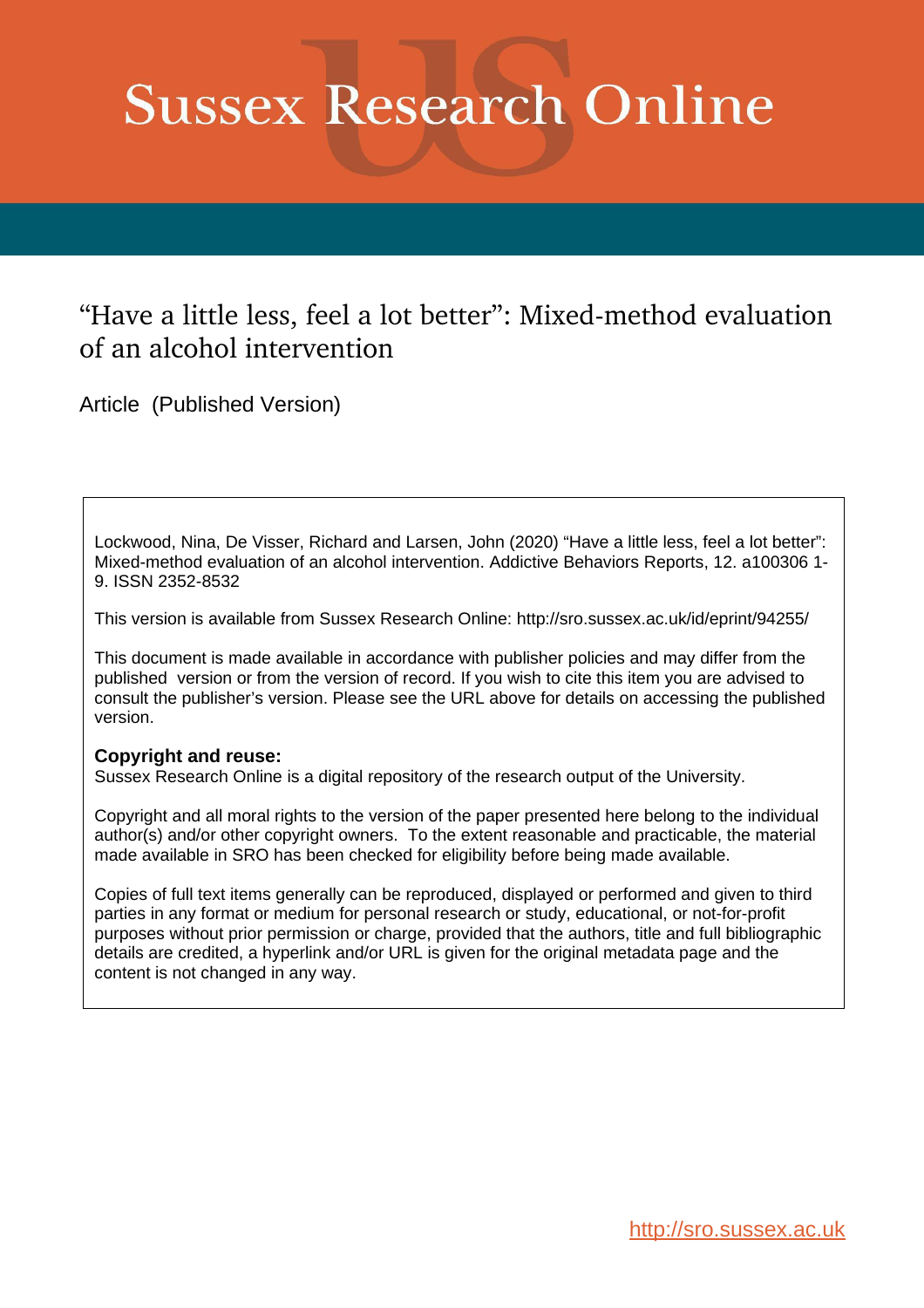

Contents lists available at [ScienceDirect](www.sciencedirect.com/science/journal/23528532)

## Addictive Behaviors Reports



journal homepage: [www.elsevier.com/locate/abrep](https://www.elsevier.com/locate/abrep)

## "Have a little less, feel a lot better": Mixed-method evaluation of an alcohol intervention



Nina Lockwood $^{\rm a}$ , Richard de Visser $^{\rm a, *}$ , John Larsen $^{\rm b}$ 

<sup>a</sup> *School of Psychology, University of Sussex, UK* <sup>b</sup> *Drinkaware Trust, UK* 

| ARTICLE INFO                                                         | ABSTRACT                                                                                                                                                                                                                                                                                                                                                                                                                                                                                                                                                                                                                                                                                                                                                                                                                                                                                                                                                                                                                                                                                                                                                                                                                                                                                                                                                                                                                                                                                                                              |
|----------------------------------------------------------------------|---------------------------------------------------------------------------------------------------------------------------------------------------------------------------------------------------------------------------------------------------------------------------------------------------------------------------------------------------------------------------------------------------------------------------------------------------------------------------------------------------------------------------------------------------------------------------------------------------------------------------------------------------------------------------------------------------------------------------------------------------------------------------------------------------------------------------------------------------------------------------------------------------------------------------------------------------------------------------------------------------------------------------------------------------------------------------------------------------------------------------------------------------------------------------------------------------------------------------------------------------------------------------------------------------------------------------------------------------------------------------------------------------------------------------------------------------------------------------------------------------------------------------------------|
| Keywords:<br>Alcohol<br>Intervention<br>Qualitative<br>Public health | The aim of the mixed-methods study reported here was to evaluate the impact of a "gain-framed", multimedia<br>campaign to encourage heavier drinking men aged 45–64 years to drink less. Quantitative analyses were based<br>on pre-intervention panel surveys of 3057 men in intervention regions and 500 in the control region, and post-<br>intervention panel surveys of 1508 men in intervention regions and 219 in the control region. Qualitative an-<br>alyses entailed thematic analysis of interviews with 14 men: five who had reduced their drinking after seeing the<br>campaign, four who had considered reducing but did not, and five who did not consider changing. Interviews<br>focused on men's responses to the campaign, and their ideas for how to improve it. In quantitative analyses, the<br>campaign was associated with significant changes in alcohol consumption, and significant increases in readiness<br>to change and likelihood of using moderate drinking strategies. In qualitative analyses, men appreciated the<br>friendly, non-threatening tone and that the message was straightforward, meaningful, achievable, and was gain-<br>framed - i.e., emphasised the benefits of drinking less rather than the harms of drinking too much. However, the<br>men who did not change their behaviour also identified several barriers to responding in ways encouraged by the<br>message. It would be important to address their views of their drinking as not problematic, as pleasurable, and as |

#### **1. Introduction**

Alcohol is an important contributor to the global burden of disease ([World Health Organization, 2018](#page-9-0)). Excessive alcohol consumption increases the risk of acute adverse outcomes such as accidents and injuries, and many chronic health conditions [\(Gore, Bloem, Patton,](#page-8-0) & Mathers, 2011; Hoskins & [Benger, 2013; Jones, Bellis, Dedman, Sumnall,](#page-8-0) & [Tocque, 2008; Rehm et al., 2014; Rehm, Gmel, Gmel,](#page-8-0) & Shuper, 2017; [World Health Organization, 2018](#page-8-0)). Governments in many countries have developed guidelines to encourage people to reduce alcohol intake and to help them to monitor their alcohol intake (Furtwängler  $&$  de [Visser, 2013\)](#page-8-0). In addition, various campaigns challenge people to change their drinking behaviour. Some such as "Dry January" ([www.](http://www.dryjanuary.org.uk)  [dryjanuary.org.uk](http://www.dryjanuary.org.uk)) are one-month alcohol abstinence challenges. Others such as "Hello Sunday Morning" [\(www.hellosundaymorning.](http://www.hellosundaymorning.org)  [org](http://www.hellosundaymorning.org)) encourage healthier patterns of drinking in other ways: be that permanent abstinence, temporary abstinence, or simply determining how to have a healthy relationship with alcohol. There is some evidence that such efforts can help people to manage their alcohol intake, and

may lead to longer-term behaviour change (de Visser & [Piper, 2020; de](#page-8-0)  Visser, Robinson, & Bond, 2016; Moss & [Albery, 2018; Tait, Paz Castro,](#page-8-0)  [Kirkman, Moore,](#page-8-0) & Schaub, 2019).

socially expected, and also their sense of not feeling empowered to initiate or maintain behaviour change.

Various models of processes of behaviour change have been developed for use in health promotion research and practice ([Prochaska](#page-8-0) & [DiClemente, 1984; Schwarzer, 1999; Schwarzer](#page-8-0) & Luszczynska, 2008; [Weinstein, 1988\)](#page-8-0). In many models, individuals' readiness or willingness to change is an important component, so it is important to increase motivation to change, and to provide appropriate messages or advice for people who are ready to change. For example, within the Transtheoretical or "Stages of Change" Model (Prochaska & [DiClemente,](#page-8-0)  [1984\)](#page-8-0) when people are exposed to health-promoting messages they may move from a stage of "pre-contemplation" to "contemplation" if they consider the messages to be relevant and motivating. Following on from this, people enter a "preparation" or "planning" stage, which precedes "action". There is evidence that people with different levels of willingness or readiness to change respond differently to the same healthpromotion message or intervention (Heather, Hönekopp, Smailes, & [the UKATT Research Team, 2009; Merrill, Wardell,](#page-8-0) & Read, 2015).

\* Corresponding author at: Primary Care and Public Health, Brighton & Sussex Medical School, Falmer BN1 9PH, UK. *E-mail address:* [r.o.devisser@bsms.ac.uk](mailto:r.o.devisser@bsms.ac.uk) (R. de Visser).

<https://doi.org/10.1016/j.abrep.2020.100306>

Available online 1 October 2020<br>2352-8532/© 2020 The Authors. 2352-8532/© 2020 The Authors. Published by Elsevier Ltd. This is an open access article under the CC BY-NC-ND license (http://eref.commons.org/licenses/by-nc-nd/4.0/). Received 30 May 2020; Received in revised form 21 August 2020; Accepted 25 September 2020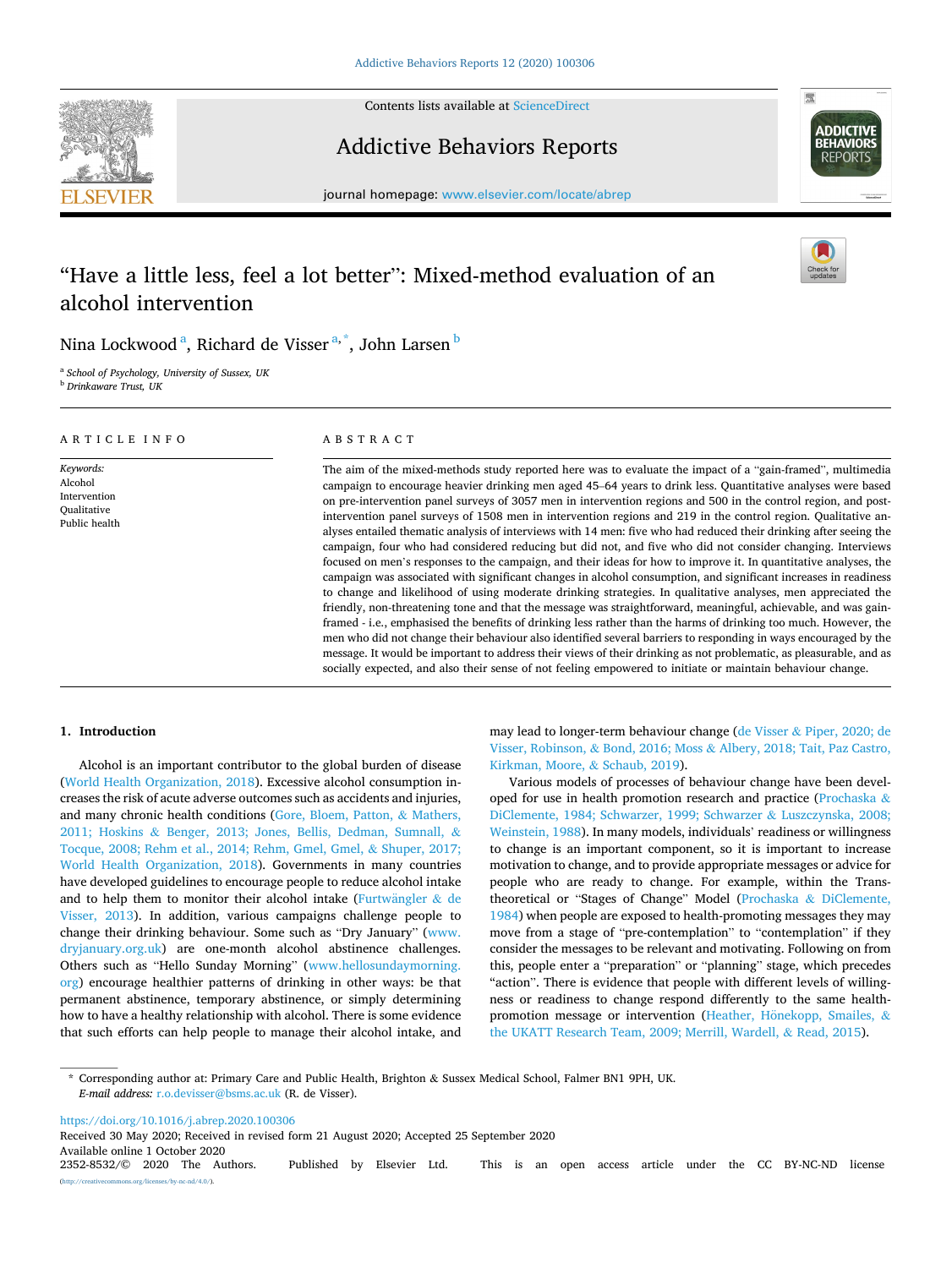In addition to considering individuals' willingness or readiness to change, it is important to note that behaviour change messages can be presented with different emphases. Many studies have examined the relative impact of "gain-framed" messages - which emphasise desirable outcomes of a behaviour - and "loss-framed" messages - which emphasise undesirable consequences (Rothman & [Salovey, 1997; Salovey,](#page-8-0)  Schneider, & [Apanovich, 2002](#page-8-0)). It has been hypothesised that lossframed messages are more persuasive for encouraging disease detection behaviour, but that gain-framed messages are more persuasive for disease prevention behaviour ([Churchill, Pavey, Jessop,](#page-8-0) & Sparks, 2016; [Salovey, Schneider,](#page-8-0) & Apanovich, 2002). One would expect gain-framed messages to be more effective for encouraging lower alcohol intake, because this is a preventive behaviour. However, there is inconsistent supporting evidence [\(Churchill, Pavey, Jessop,](#page-8-0) & Sparks, 2016; de Graaf, van den Putte, & [de Bruijn, 2015; Quick](#page-8-0) & Bates, 2010). Similarly, studies of other behaviours - skin cancer prevention, smoking cessation, and physical activity - find that gain-framed messages are not always more effective (Gallagher & [Updegraff, 2012; O](#page-8-0)'Keefe & Jensen, [2007, 2009; O](#page-8-0)'Keefe & Wu, 2012).

The gain-framed "Have a little less, feel a lot better" (HaLL) campaign was designed to help heavier-drinking men aged 45–64 become more aware of how much they routinely drink, and to make healthier choices, particularly about home-based drinking [\(Drinkaware,](#page-8-0)  [2019\)](#page-8-0). Campaign development was not explicitly linked to the transtheoretical model, but its targets and methods reflected an interest in encouraging behaviour change in men who had not considered doing so. The campaign was not formally mapped onto a taxonomy of behaviour change techniques, but its components covered many of the techniques identified by [Michie et al. \(2013\)](#page-8-0): providing information about health consequences; providing information about emotional consequences; encouraging self-monitoring of behaviour; encouraging self-monitoring of outcomes of behaviour; and encouraging behavioural experiments. This approach was taken because research suggests that multifaceted campaigns can be more effective than approaches that use a restricted range of messages and/or media ([Wakefield, Loken,](#page-8-0) & Hornik, 2010). However, whereas mass-media campaigns have been successful in reducing some risk behaviours such as drink-driving, there is less clear evidence of the success of campaigns aimed at reducing alcohol intake in general (Moss & [Albery, 2018](#page-8-0)). Mass-media alcohol campaigns are often recalled by individuals, and often result in changes in knowledge, attitudes and beliefs, but there is less evidence of their effects on alcohol intake [\(Young et al., 2018](#page-9-0)). This is likely to be influenced by message recipients' readiness to change, and their responses to loss- or gainframed messages.

The HaLL campaign was developed by the Drinkaware Trust, an independent alcohol education charity funded largely by UK alcohol producers and retailers. The target group of men in mid-life was identified via research commissioned by Drinkaware [\(Ipsos MORI, 2015](#page-8-0)), and other data indicating that mid-life men have the greatest alcoholrelated mortality risk [\(Office for National Statistics, 2016\)](#page-8-0). The focus on home-drinking reflected midlife men's greater willingness to moderate their individual drinking than their social drinking: the anticipated loss of benefits of social drinking has been reported as a reason for them not changing their behaviour (Christmas & [Souter, 2016; Parke et al.,](#page-8-0)  [2018\)](#page-8-0). Whereas government-backed campaigns in the UK typically refer to "units" of alcohol  $-10$  mL/8 g of pure ethyl alcohol (Furtwängler & de [Visser, 2013; UK Chief Medical Officers, 2016\)](#page-8-0) - the HaLL campaign did not specify a maximum unit intake. This was influenced by research evidence that drinkers often report that "units" are not intuitive or easy to use, and that adhering to guidelines may detract from social drinking (Furtwängler & [de Visser, 2017a, 2017b; Robertson](#page-8-0) & Tustin, 2018).

The campaign adopted multiple approaches: an online alcohol harm assessment tool, educational videos, posters, digital images, social media banners and radio advertisements on stations whose audiences contained many men aged 45–64. The materials were created to help heavier-drinking men aged 45–64 to understand how alcohol can affect

their bodies, to advise them that small reductions in alcohol intake can make a big difference to their health, and to support them to take simple steps to reduce their alcohol intake. There was an accompanying website that outlined the background to the campaign and provided links to the resources: [www.drinkaware.co.uk/about-us/what-we-do/our-appro](http://www.drinkaware.co.uk/about-us/what-we-do/our-approach/our-campaigns/have-a-little-less-feel-a-lot-better)  [ach/our-campaigns/have-a-little-less-feel-a-lot-better](http://www.drinkaware.co.uk/about-us/what-we-do/our-approach/our-campaigns/have-a-little-less-feel-a-lot-better). The campaign was launched in May 2016 for 4 weeks and ran again for 12 weeks from September 2016.

The study reported here used mixed methods to evaluate the HaLL campaign. As noted above, the campaign was developed by the alcohol education charity Drinkaware. The data were collected by a market research company, and Drinkaware then engaged the first two authors to analyse the anonymised data independently. The first aim was to measure the impact of the campaign by comparing men from regions in which the campaign was run to men from a control region. Attention was given to actual behaviour (alcohol consumption) as well as putative predictors of behaviours such as beliefs about drinking and readiness to change. A second aim was to determine whether campaign impact differed for heavier and lighter drinkers given that the intervention was targeted at heavier drinkers. A third aim was to explore men's responses to the campaign, and to identify areas for improvement: attention was given to men's readiness or willingness to change.

#### **2. Methods**

The samples were composed of adult members of the general population who had previously agreed to be contacted by the market research company. The University of Sussex gave ethical approval for the secondary analysis of anonymised data (er/rd48/29).

#### *2.1. Quantitative assessment of impact*

#### *2.1.1. Samples*

Panel surveys of men aged 45–64 were conducted before the campaign began in May 2016 and after its conclusion in May 2018. The 2016 and 2018 samples were designed to be representative of the general population, and were created from a panel of over 1 million UK residents following the standard procedures of the market research company. The analyses presented here are based on pre-intervention surveys with a panel of 3057 men in the regions of the UK where the campaign was delivered and a panel of 500 in a control region where the campaign was not delivered, and post-intervention surveys with a panel of 1508 men in intervention regions and a panel of 219 men in the control region. The intervention samples were larger because within each of the 6 regions, samples comparable to the control sample were included. The control region was selected because it was geographically distinct from the other areas: this reduced the likelihood of inadvertent exposure to the campaign. There was not matching at the individual level, but the same sampling strategies were used in each region to obtain representative samples.

#### *2.1.2. Pre-post test: 2016 and 2018 questionnaires*

Surveys were used in a pre-post design comparing men in the campaign regions to men in a control region. The pre- and postcampaign surveys were largely identical, but the latter also included items designed to enable evaluation of campaign content. The materials used are described below. They were designed by the market research company that administered the surveys. The analyses reported in this paper were conducted subsequently and independently by the authors.

*Alcohol consumption* was assessed using the 3-item Alcohol Use Disorders Identification Test - Consumption (AUDIT-C) scale, which assesses frequency of alcohol consumption, usual volume consumed on a drinking day, and frequency of heavy episodic drinking ([Babor, Higgins-](#page-8-0)[Biddle, Saunders,](#page-8-0) & Monteiro, 2001). Scores could range from 0 to 12, with scores of five and over indicative of "increasing risk" of harm, and scores below five indicative of "lower risk" ([Bush, Kivlahan, McDonnell,](#page-8-0)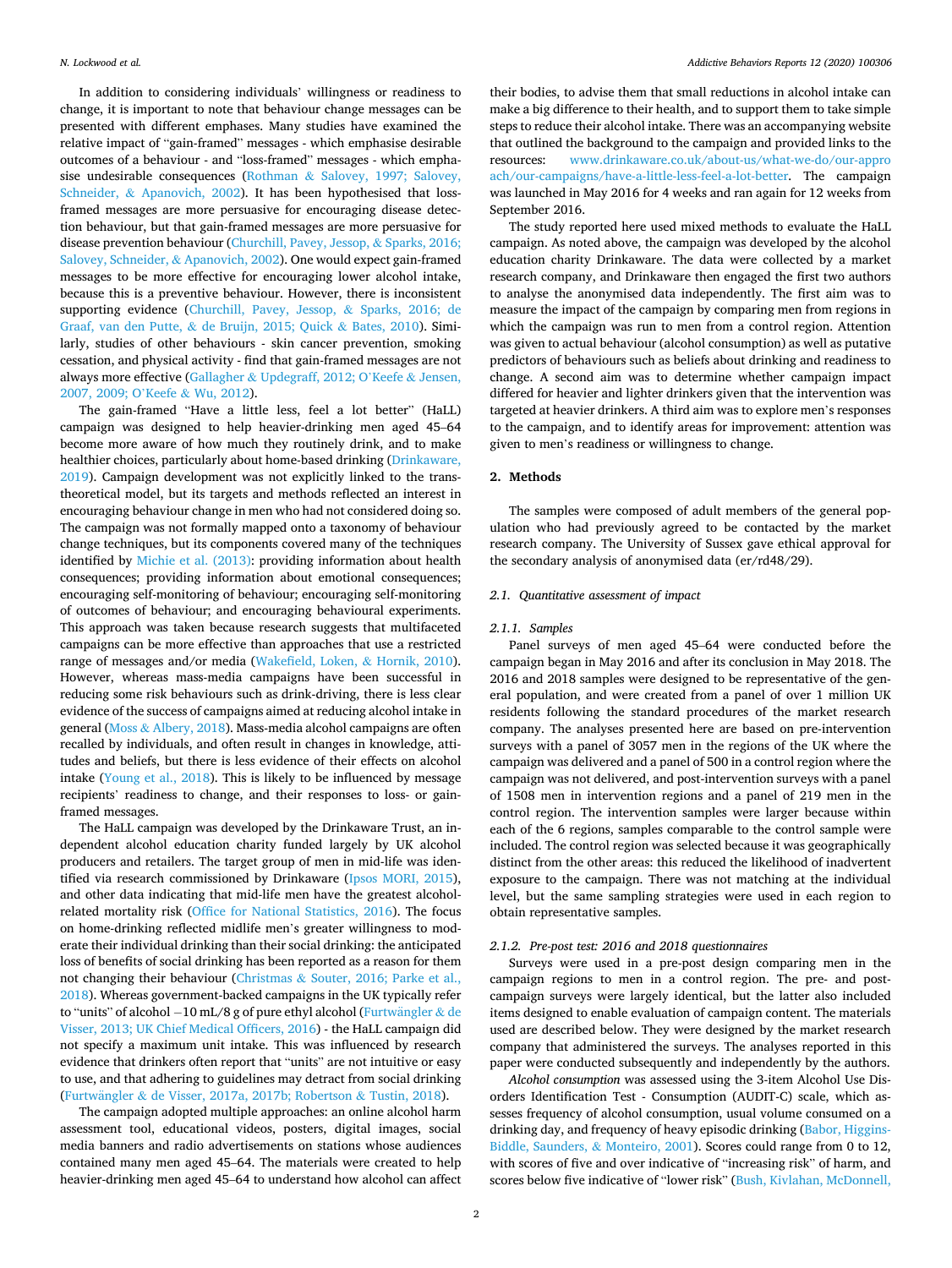#### <span id="page-3-0"></span>Fihn, & [Bradley, 1998](#page-8-0)).

*Perceived susceptibility to health problems* was assessed using one question: "Thinking about your alcohol consumption, how likely or not do you think it is that you will have increased health problems in the future if you continue to drink at your current level?" to which respondents replied using a 4-point scale (anchors: "very likely", "not at all likely").

*Readiness to Change* was assessed via a 3-item scale ([Gunstone, Pig](#page-8-0)[gott, Butler, Appleton,](#page-8-0) & Larsen, 2018). Respondents used 5-point scales (anchors: "strongly disagree", "strongly agree") to respond to the statements: "I am actually changing my drinking"; "I don't think I drink too much"; "Sometimes I think I should cut down my drinking". The scale had acceptable internal consistency (Cronbach  $\alpha$  =.78), with higher scores indicating greater readiness to change.

*Beliefs about health impact of drinking* alcohol were assessed with five items. Respondents used 5-point scales ("strongly disagree" - "strongly agree") to indicate their agreement with the statements: "A few extra drinks here and there can add up to more than is good for you"; "As long as you're not getting drunk, regular drinking won't affect your health"; "Cutting back on a few drinks is a good way to improve your health"; "Drinking is only a problem if it gets in the way of your day-to-day responsibilities"; "If most days of the week you have more than a couple of drinks then you may be storing up health problems". The scale had acceptable internal consistency (Cronbach  $\alpha = .70$ ), with higher scores indicating greater perceived health impact of drinking.

*Moderate drinking strategies* were assessed with 10 items. The root "Here are some things people have said they do to moderate their drinking. Have you tried any?" was followed by the strategies: "Alternate alcoholic drinks with soft drinks or water"; "Avoid always having alcohol in the house"; "Avoid being in a round of drinks"; "Avoid drinking alcohol on a 'school/work night'"; "Drink a lower strength alcoholic drink"; "Drink smaller glasses of wine or smaller bottles of beer"; "Drink within the daily guidelines"; "Record how much I am drinking"; "Set myself a drinking limit e.g. just a glass/bottle"; "Stay off alcohol for a fixed time period". Respondents used a 5-point scale to indicate their engagement with them ("I have been doing this for a while" - "I could never see myself doing this"). The scale had good internal consistency (Cronbach  $\alpha = .86$ ), with higher scores indicating greater engagement with moderate drinking strategies.

#### *2.1.3. Impact of campaign: 2018 questionnaire*

The 2018 survey assessed recall of, and responses to, the campaign. First, respondents indicated whether they could recall any alcohol harmreduction campaign in the last year (yes/no). Those who could were then asked if they recognised the HaLL campaign, and if they recognised each campaign element (yes/no): "Know it all" radio advertisement; radio advertisement on "TalkSport"; Digital/social media messages; Drink compare tool on website; "Health Harms" video; Washroom poster.

For the campaign overall, and for each campaign element they recognised, respondents used a 3-point scale ("not at all", "a little", "a lot") to indicate how it influenced them to: consider how healthy my drinking habits are; make a plan to cut down my drinking; actually change my drinking habits; talk to family or friends about my drinking.

Respondents who did not recall the campaign were shown the HaLL campaign materials and asked a series of questions about the potential impact of each element. All questions had the same stem "How likely do you think it is that this campaign will prompt men in your age group to …". This was followed by four statements corresponding to the four changes noted in the final sentence of the preceding paragraph.

#### *2.1.4. Analytic strategy*

Survey data were analysed using standard parametric tests (MAN-COVA) and non-parametric tests ( $\chi^2$ ). The dependent variables were those five listed under the heading "pre-post test: 2016 and 2018 questionnaires": Alcohol consumption (AUDIT-C); perceived

susceptibility to health problems; readiness to change, beliefs about health impacts of drinking, and moderate drinking strategies. Tests were conducted to assess overall intervention effects, and to assess whether campaign impact differed for heavier and lighter drinkers. Prior to analysis, samples were weighted to reflect the population in relation to age, region of residence, and occupation-based social grade. In addition, age and social grade were included as covariates in MANCOVA to account for any between region differences.

#### *2.2. Qualitative evaluation of campaign*

#### *2.2.1. Semi-structured interviews*

In-depth telephone interviews lasting around 45 min were conducted with 14 purposively-selected survey respondents who recalled at least one campaign element. Five men had reduced their drinking after seeing the campaign (the "Acted" group), four had considered reducing their drinking but had not taken action ("Contemplated"), and five did not consider making any changes ("Disregarded"). Sample selection ensured variation according age, occupational classification, geographical location, and drinking patterns. The interviews allowed in-depth exploration of perceptions of the campaign, motivations to act, perceived barriers to action, and recommendations for future modifications of the campaign. Respondents were contacted and interviewed by the research company that conducted the survey. All men gave informed consent and the interviews were audio recorded. The authors of this paper transcribed the recordings verbatim and analysed them independently.

#### *2.2.2. Analytic strategy*

Transcripts underwent inductive Thematic Analysis in the six phases outlined by [Braun and Clarke \(2006\)](#page-8-0): familiarisation with data; generation of initial codes; searching for themes; reviewing themes; defining and naming themes; and writing-up. The first author conferred with the second author at regular intervals to agree coding and interpretation.

#### **Table 1**

Impact of "Have a little less …" campaign on alcohol intake, attitudes toward drinking, and use of moderate drinking strategies.

|                                    | Control group                                   |                                                 | Intervention group                               |                                                  |                          |
|------------------------------------|-------------------------------------------------|-------------------------------------------------|--------------------------------------------------|--------------------------------------------------|--------------------------|
|                                    | 2016<br>panel<br>mean<br>(sd)<br>$(n =$<br>500) | 2018<br>panel<br>mean<br>(sd)<br>$(n =$<br>219) | 2016<br>panel<br>mean<br>(sd)<br>$(n =$<br>3057) | 2018<br>panel<br>mean<br>(sd)<br>$(n =$<br>1508) | Group $*$<br>Time Effect |
| AUDIT-C <sup>a</sup>               | 4.91                                            | 6.45                                            | 5.05                                             | 4.86                                             | $F_{(1,5242)} =$         |
|                                    | (3.30)                                          | (3.19)                                          | (3.37)                                           | (2.95)                                           | 11.91, $p <$             |
|                                    |                                                 |                                                 |                                                  |                                                  | $.001*$                  |
| Perceived                          | 3.08                                            | 2.84                                            | 3.09                                             | 3.14                                             | $F_{(1,5242)} =$         |
| susceptibility to<br>harm b        | (0.85)                                          | (0.87)                                          | (0.85)                                           | (0.84)                                           | 3.87, $p =$<br>.064      |
| <b>Readiness to change</b>         | 3.54                                            | 3.35                                            | 3.56                                             | 3.69                                             | $F(1.5242) =$            |
| drinking <sup>c</sup>              | (0.97)                                          | (1.06)                                          | (0.99)                                           | (1.00)                                           | 4.01, $p =$<br>$.045*$   |
| <b>Potential health</b>            | 3.40                                            | 3.35                                            | 3.45                                             | 3.17                                             | $F_{(1,5242)} =$         |
| impact of<br>drinking <sup>c</sup> | (0.98)                                          | (0.83)                                          | (0.98)                                           | (0.98)                                           | 2.26, $p =$<br>.133      |
| <b>Moderate drinking</b>           | 3.66                                            | 3.67                                            | 3.63                                             | 3.86                                             | $F_{(1,5242)} =$         |
| strategies <sup>d</sup>            | (0.59)                                          | (0.42)                                          | (0.63)                                           | (0.56)                                           | 4.81, $p =$<br>$.028*$   |

<sup>a</sup> range: 1 = very likely … 4 = not at all likely.<br><sup>b</sup> range: 1 - Strongly disagree … 5 Strongly agree.<br><sup>d</sup> range: 1 - I have been doing this for a while … 5 - I could never see myself doing this. \* significant difference (p *<sup>&</sup>lt;* .05).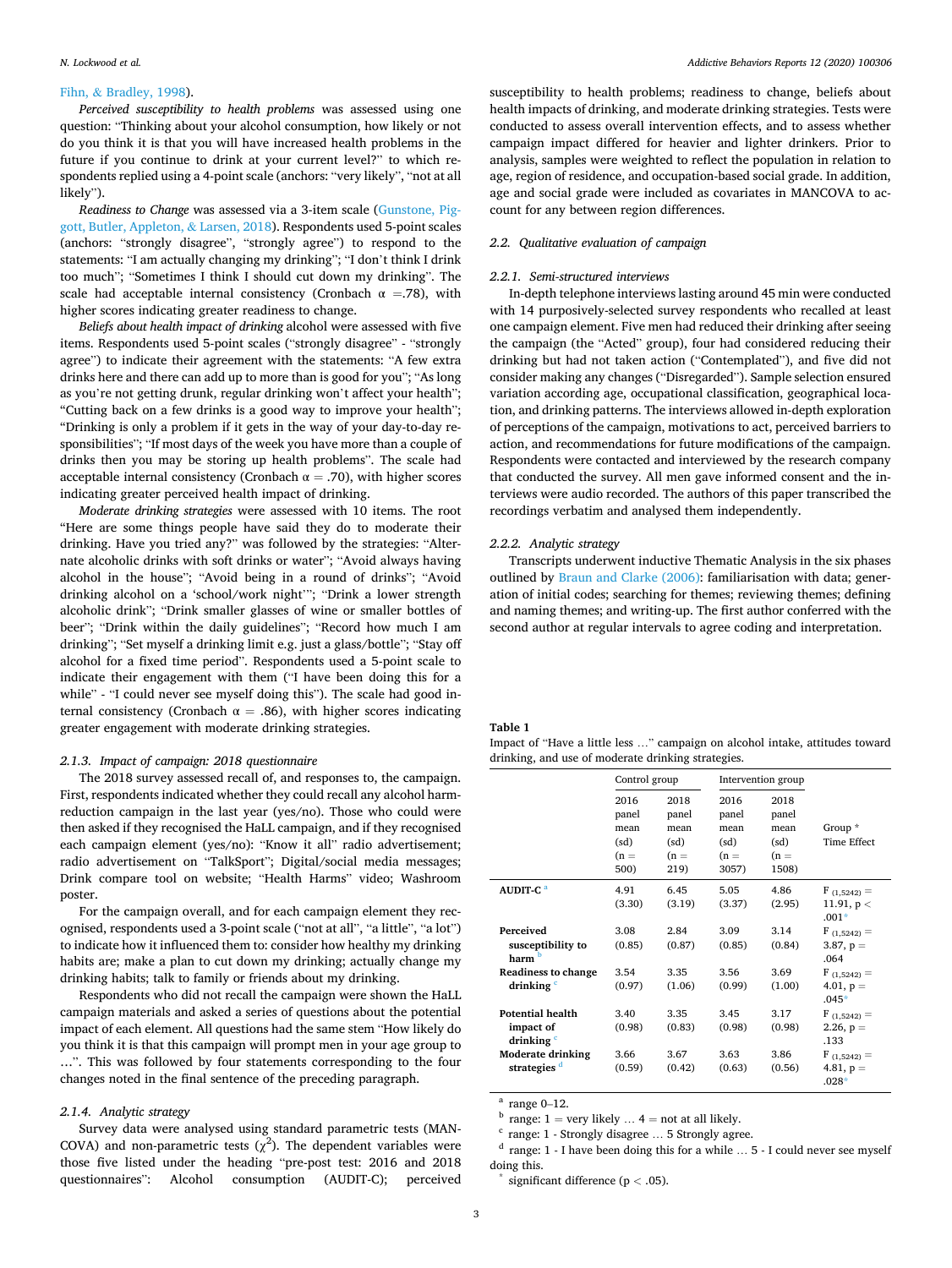#### **3. Results**

[Table 1](#page-3-0) shows that at baseline, there were no significant differences between the intervention and control groups in scores for alcohol consumption ( $F_{(1,2190)} = 0.88$ ,  $p = .76$ ), perceived susceptibility to health problems ( $F_{(1,2190)} = 0.24$ ,  $p = .81$ ), readiness to change ( $F_{(1,2190)} =$ 0.43, p = .67), beliefs about health impacts of drinking  $(F_{(1,2190)} = 1.06$ ,  $p = .58$ , or moderate drinking strategies ( $F_{(1,2190)} = 1.09$ ,  $p = .55$ ). Although the intervention group included more people aged 55–64 and fewer people aged 45–54 ( $\chi^2_{(1)}$  = 9.01, p < .01), there were no between group differences in occupation-based social grade ( $\chi^2_{\ (3)} = 0.19, \ {\rm p} =$ .98).

#### *3.1. Quantitative assessment of impact*

[Table 1](#page-3-0) shows that there was a significant group-by-time effect for alcohol consumption. Mean AUDIT-C scores fell in intervention regions, whereas they increased in the control region. Men in the intervention group reported significant increases in readiness to change scores and engagement with moderate drinking strategies, whereas men in the control group did not. There was no significant group-by-time effect for perceived susceptibility to alcohol-related health problems, or beliefs about the potential health impact of drinking.

#### *3.1.1. Impact of campaign: 2018 questionnaire*

"Increasing risk" drinkers were significantly more likely than "lower risk" drinkers to recall any campaigns about reducing alcohol intake (59% vs 50%;  $\chi^2_{(1)} = 31.52$ , p < .01), and they were more likely to recognise the HaLL campaign (22% vs 16%;  $\chi^2_{(1)} = 7.68$ , p  $< .01$ ). When prompted about specific components of the campaign, respondents were most likely to remember the "Know it all" radio advertisement. "Increasing risk" drinkers were significantly more likely to remember at least one campaign element (32% vs 22%;  $\chi^2_{(1)} = 12.46$ ,  $p = < 0.01$ ) They were also significantly more likely to remember the "Know it all" radio advertisement (23% vs 15%;  $\chi^2_{(1)}$  = 12.53, p < .01), the washroom poster (9% vs 4%;  $\chi^2_{(1)} = 13.29$ , p < .01), and digital/social media messages (7% vs 4%;  $\chi^2_{(1)} = 4.79$ , p = .03). There were no significant differences in recall of the drink compare tool on the Drinkaware website (5% vs 4%;  $\chi^2_{(1)} = 0.75$ , p = .39), radio advertisement on "Talk-Sport" (5% vs 3%;  $\chi^2_{(1)} = 2.23$ , p = .14), or "Health Harms" video (3% vs 2%;  $\chi^2_{(1)} = 0.15$ , p = .70).

Table 2 shows that among respondents who remembered at least one campaign element, "increasing risk" drinkers were significantly more likely than "lower risk" drinkers to say that the campaign message had: made them consider how healthy their drinking was; been a trigger for planning to cut down their intake; and been a trigger for actually making changes. After all of the drinkers who did not remember any element of the campaign had been shown the materials, the "increasing risk" drinkers were significantly more likely to say that the campaign message would encourage men of their age to: consider how healthy their drinking was; plan to reduce their intake; and actually change their drinking behaviour.

#### *3.2. Qualitative evaluation of campaign*

Qualitative analyses identified three major themes, some of which had sub-themes. Each theme is described below and illustrated with quotes which include a code that combines the campaign response group, an interviewee number, and the man's age - e.g., "Disregarded-16–54" refers to 54-year-old interviewee number 16 from the group who disregarded the HaLL message.

#### *3.2.1. Theme 1: Campaign message*

#### **Table 2**

Impact of elements of "Have a little less …" campaign according to drinker type.

| Men who recognised at least<br>one campaign element <sup>a</sup>      | Lower risk<br>$(n = 119)$ | Increasing risk<br>$(n = 249)$ |                                                |
|-----------------------------------------------------------------------|---------------------------|--------------------------------|------------------------------------------------|
| Made me consider how<br>healthy my drinking is                        | 50.4%                     | 66.3%                          | $\gamma^2$ (1) = 13.65,<br>$p < .01*$          |
| Trigger for making a plan to<br>cut down.                             | 27.2%                     | 43.2%                          | $\chi^2_{(1)} = 29.76$ ,<br>$p < .01*$         |
| Trigger for actually changing<br>drinking habits                      | 27.4%                     | 45.3%                          | $\chi^2$ <sub>(1)</sub> = 18.35,<br>$p < .01*$ |
| Trigger to talk to others about<br>drinking                           | 20.4%                     | 19.8%                          | $\chi^2(1)} = 1.29$ ,<br>$p = .26$             |
| Men who did not recognise<br>any campaign element <b>b</b>            | Lower risk<br>$(n = 412)$ | Increasing risk<br>$(n = 533)$ |                                                |
|                                                                       |                           |                                |                                                |
| Would make men my age<br>consider how healthy their                   | 38.4%                     | 61.8%                          | $\chi^2$ <sub>(1)</sub> = 64.60,<br>$p < .01*$ |
| drinking is<br>Would trigger men my age to<br>make a plan to cut down | 20.7%                     | 44.3%                          | $\chi^2_{(1)} =$<br>108.92, $p <$<br>$.01*$    |
| Would trigger men my age to<br>actually change drinking<br>habits     | 22.8%                     | 44.7%                          | $\chi^2(1) =$<br>101.23, $p <$<br>$.01*$       |

<sup>a</sup> unprompted recall. b prompted recognition after viewing materials. \* significant difference (p *<sup>&</sup>lt;* .05).

on "everyday drinking" rather than "excessive drinking" or "binge drinking" was well-received by all but one respondent. Men appreciated the focus on a type of drinking that was common, but was often not acknowledged as potentially problematic. This was linked to a belief that "everyday drinkers" are often unaware of the actual volumes of alcohol they routinely consume:

People that do the extremes will probably realise that what they're doing is extreme and they'll either change or won't, depending on who they are and their lifestyle, what have you. For the majority of people, it's going to be, "I don't drink too much", but if you think about it and you add up what you do all through the week and weekend, you probably go, "That adds up to too much." [Disregarded-16–54]

Some respondents explicitly developed this line of thinking by noting that for many everyday drinkers, there were "incremental increases" in the volumes of alcohol they consumed. Across all groups, men underscored the broad relevance of the campaign's focus:

It's a very wise focus, because, as I understand it, that's where Britain's hidden drinking, that's where it takes place. So, people do, kind of, drink regularly rather than in binges, at least that kind of behaviour isn't something that's really been addressed, to my knowledge, particularly with any great focus. [Disregarded-17–52]

Noteworthy due to his clear divergence from the remainder of the sample, one man argued against the focus on "everyday drinking" and instead suggested that "binge drinking" was a more urgent and necessary target for interventions. However, he acknowledged that being a police officer may have influenced his opinion: he was often exposed to the physical, emotional and financial costs of heavy episodic drinking:

I find the focus on everyday drinking in moderation to be a little annoying, purely because I think - obviously everyday drinking in excess is a massive problem - I think personally that binge drinking is much more of a serious problem than everyday drinking in moderation […] I don't think that somebody, you know, who sits at home with a partner and drinks a bottle of wine of an evening with the

*3.2.1.1. Theme 1.1: Campaign focus on "everyday drinking".* The focus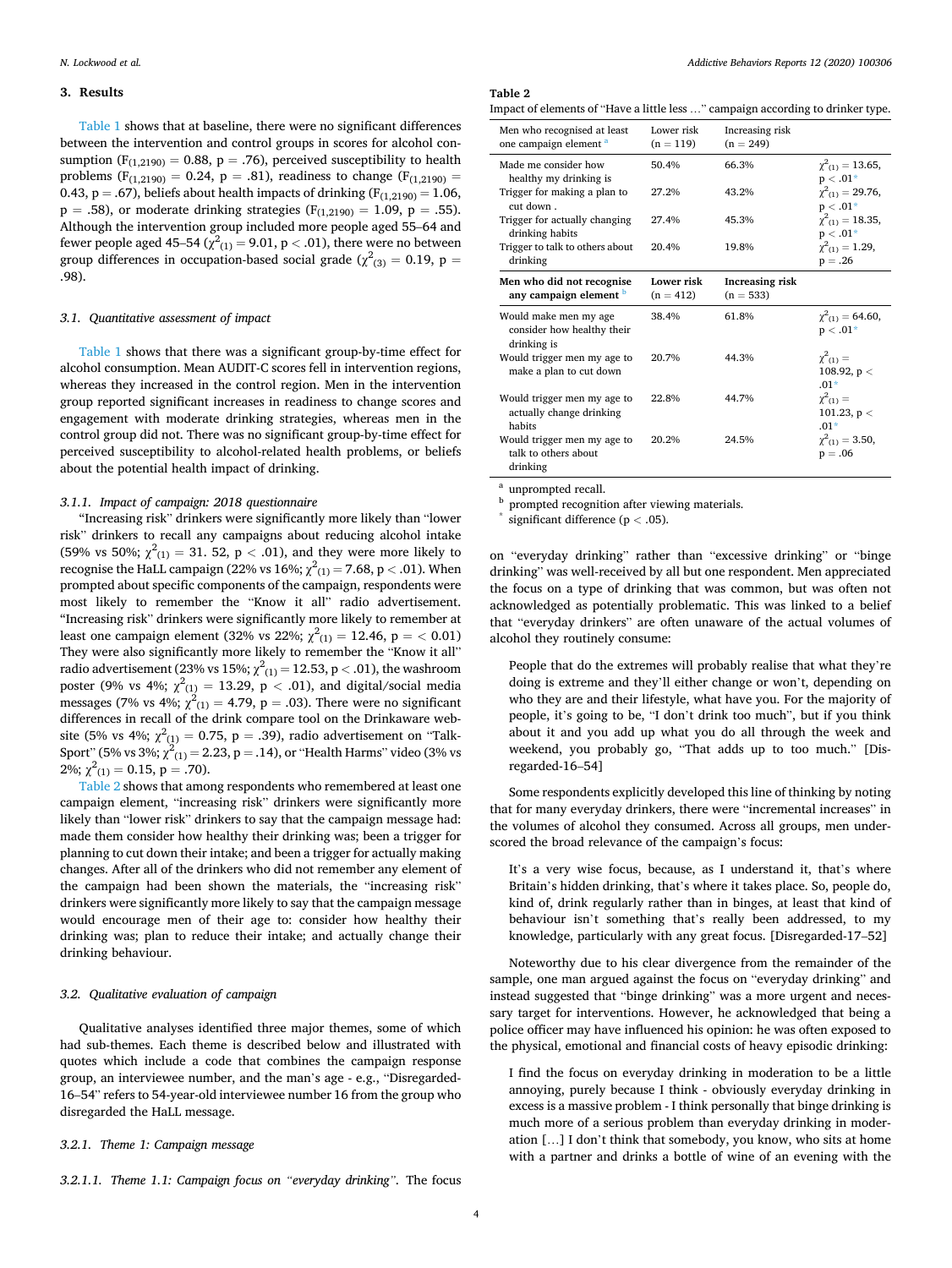meal and then afterwards watching TV is a problem to society. [Acted-08–59]

*3.2.1.2. Theme 1.2: Campaign message.* Men positively appraised several dimensions of the campaign message, each of which is described below.

*3.2.1.2.1. Theme 1.2a: Straightforward message.* Prevalent across both the "Acted" and "Contemplated" groups was a feeling that the campaign's message was clear and straightforward, and therefore accessible:

There's no science. It's just, "You have a bit less, then you'll feel a lot better." I mean, having sat there and thought about it, I've been so impressed with that simplicity. […] There's no argument. There's no intellectualising of it… It's just, "If you drink a little less, then you'll feel a lot better." [Acted-05–53]

For several respondents, the absence of reference to alcohol units was praised. As noted in the introduction, past research has indicated that the UK system of alcohol "units" is not intuitive or easy to use (Furtwängler & [de Visser, 2017a, 2017b; Robertson](#page-8-0) & Tustin, 2018). Some men shared the opinion that this enhanced the accessibility of the central message:

There was no talk of units, was there? Because I always think that's ridiculous. I still think it's stupid that they talk about alcohol in units. Nobody ever thinks about alcohol in units. Not one person who drinks thinks about units. You think about a bottle of wine, a can of beer, a pint of beer. [Acted-07–52]

The ease with which men immediately grasped the message prompted their self-reflection and deliberation. Men in the "Disregarded" group did not suggest that the message was complex or difficult to follow. Instead, they focused on other aspects of the message which are considered below.

*3.2.1.2.2. Theme 1.2b: Meaningful message.* Expressions of the meaningfulness of the campaign's central message were most evident in the "Acted" group and, to a lesser degree, the "Contemplated" group. These men felt able to identify with the message:

It just struck me. I thought "Well, actually, that's true. That is very true." You know, if you have a glass of wine or two glasses of wine and you get up in the morning, you feel right as rain. There's no issue, no problem, no headache, no weirdness. If you do the same after a bottle or more of wine, then you feel the impact. If you have significantly more than that, if you go out and have five or six pints, then you do feel a lot worse than if you have a little bit less. [Acted-05–53]

Contrary to the generally positive responses from men in the "Acted" and "Contemplated" groups, men in the "Disregarded" group reported that they did not relate to the campaign's message. Some men in these groups expressed an inability to relate to the message, feeling that it was irrelevant to them because they had no experience of their health having been affected by their alcohol use:

Let's have a look at these different posters, I mean, there's, "How are your drinks stacking up through the week? Cutting out just one or two every time you drink could improve your health, and even lower your blood pressure." Well, that's fine. I'll go along with that. That's, yes, a factual statement, but I have very good blood pressure. [Disregarded-13; 53]

*3.2.1.2.3. Theme 1.2c: Gain-framed message.* Some men in the "Acted" and "Contemplated" groups positively evaluated the gainframed approach adopted in the campaign, and highlighted its motivating effect:

It was good to show… the positive side as well. People can be encouraged to have a little bit less and show that they will gain something because of that. [Contemplated-12; 62]

That's good, you see, because it's positive. Positive reinforcement, from a psychological point of view, you don't punish, you just reward positive behaviour. [Acted-07–52]

These quotes reflect a belief that the campaign's gain-framed approach incentivised drinkers, and that behaviour change could provide positive feedback.

*3.2.1.2.4. Theme 1.2d: Achievable message.* Observable across all groups was the feeling that encouragement to "Have a little less" was achievable. Perhaps unsurprisingly given their first-hand experience of reducing their alcohol consumption, such response were most common within the "Acted" group:

If you can say, "Well if you try this" and we're not talking about a huge change, they're probably much more likely to stop, think and say "Yes, well, maybe." [Contemplated-12–62]

The emphasis on moderation rather than abstinence appeared pivotal to men's evaluations of the campaign's message as realistic and therefore achievable. Moreover, the idea that *any* reduction would qualify as meeting the desired goal accentuated impressions of feasibility.

#### *3.2.2. Theme 2: Campaign Tone*

—

Aside from two men in the "Disregarded" group, respondents positively appraised the tone of the campaign, as outlined below.

*3.2.2.1. Theme 2.1: Non-lecturing tone.* Widespread among the "Acted" group and, to a lesser degree, the "Contemplated" group was a feeling that the campaign had an advisory, rather than prescriptive, tone:

What stood out to me, it wasn't lecturing, it wasn't preaching, in that sense. […] It's always nice when someone persuades you to do something rather than telling you. [Acted-09–68]

Respondents had positive perceptions of the campaign's tone as information-based and advisory, rather than overtly commanding or judgemental. Echoing several respondents' remarks, these reflections employed terms like "nanny state" and "Big Brother" to conjure an image of what they *did not* experience as the tone of the campaign. However, some men in the "Disregarded" group felt that the campaign *did* come across as lecturing:

It's obviously trying to nudge your behaviour, but it's done in such an overt way that it's just, sort of, you know, you just think, "Oh for God's sake, shut up." I just find it really condescending, irritating. [Disregarded-16–54]

These men experienced the tone as patronising, either as a result of feeling that they were being told things they were already aware of, or that the call for behaviour change was expressed too blatantly. However, it should be noted that the quote above came from a man who explicitly stated that he may have reacted defensively to *any* campaign seeking to reduce alcohol consumption given that he worked in the alcoholic drinks industry.

*3.2.2.1.1. Theme 2.1a: choice and personal responsibility.* Many respondents drew attention to different ways in which the campaign's phrasing underscored the sense of choice and personal responsibility. This appeared to contribute to their openness to engaging with the campaign:

There was a bit of autonomy. It's, like, saying "A little less," and giving some examples of what that is, you know, and sort of, "Cut down, or maybe have an evening," or something like that. It wasn't telling you "You must do this!" It was kind of giving some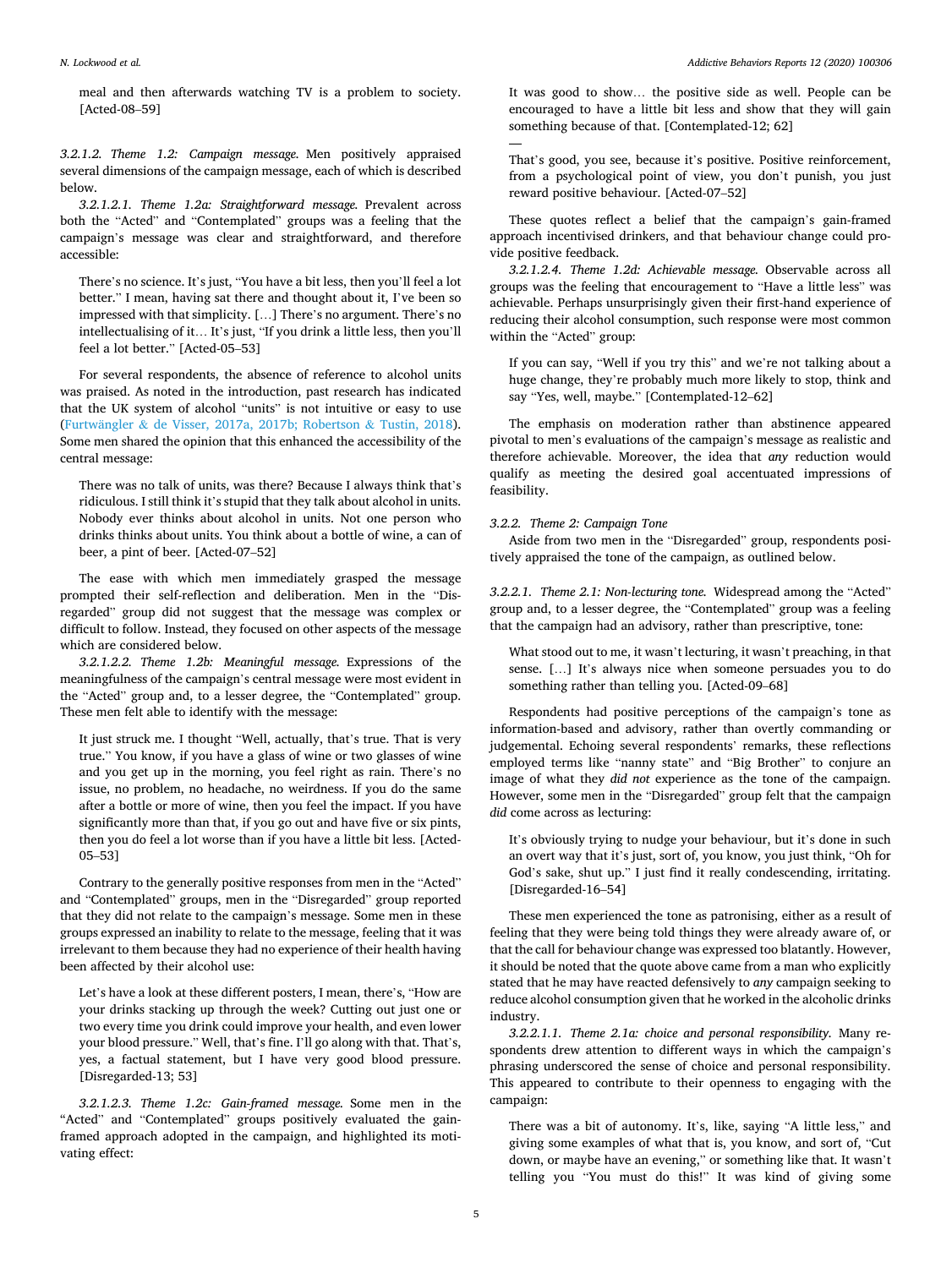responsibility back on the person to decide what that little less would be […] I've never been one for telling people off… or wagging fingers, you've got to provide information and help people understand how they can make good choices. [Acted-07–52]

*3.2.2.2. Theme 2.2: Friendly tone.* When asked to consider what features of the campaign motivated their reduced alcohol consumption, several respondents from the "Acted" group identified the non-lecturing, nonthreatening and easy-to-relate-to qualities of the campaign's tone:

The tone was more chummy, pally, as if it's one of your friends come around to you and saying, "Come on. Wise up. Catch yourself on," that sort of thing. It was more like a good friend suddenly saying some sort of truths to you. [Acted-03–55]

For several men in the "Contemplated" group, the conversational style of delivery contributed to their feelings of being able to relate to it, and they associated this with their heightened contemplation of changing their drinking:

It sounded like the sort of person who could be a mate of yours, who'd look out for you and make you see that you're drinking a bit too much and it's not doing you any good, and he just wanted to help you out and put you on the right course. [Contemplated-06–55]

*3.2.2.3. Theme 2.3: Non-threatening tone.* In all groups, men made positive comments about the non-threatening tone of the campaign, and the absence of extreme or scary images or messages. They highlighted that this could encourage engagement with the campaign:

People are increasingly being told how to live. So, to just be informed and nudged, if you like, without anybody trying to scare you, or, as I say, tell you what's best. I think that's more likely to succeed. [Disregarded-17–52]

Clear in many men's comments was the idea that fear-based appeals are not an effective way to persuade people to change their behaviour:

It's gentle and it's letting you make your decision as to how you go about it. You know, things like alcohol is like any drug, it's a complicated issue psychologically, and telling people off won't work. Telling them it's going to kill them. It's like, if you tell a smoker who's smoking regularly, like, "Carry on like that, it'll kill you." I mean, what, they're going to put the cigarette out and then go, "Yes, you're right," and stop? [Acted-07–52]

#### *3.2.3. Theme 3: Barriers to change*

The third major theme related to a number of barriers to moderating alcohol consumption that were identified by respondents in the "Contemplated" and "Disregarded" groups.

*3.2.3.1. Theme 3.1: Perceptions of personal relevance.* The most prevalent obstacle to behaviour change reported by men who "Contemplated" or "Disregarded" behaviour change was their perception of a lack of personal relevance of the message. Many clearly felt comfortable with their current levels of alcohol consumption:

Not to be conceited, but I've got control of my drinking. [Disregarded-14–51]

Some respondents developed their reasoning around their perceptions of the personal irrelevance of the campaign - or indeed any call for moderate drinking - by reflecting on the "safe" and "sensible" nature of their drinking:

I think what I'm drinking is moderate and reasonably safe. [Contemplated-11–60]

Although most respondents reflected on the possible personal relevance of the campaign before drawing conclusions that they did not need to change, a small number of men experienced a complete disjunction between the campaign's message and their own drinking:

The first thing I was thinking to myself was, "Well obviously, it's not really aimed at me because I don't drink, or I don't class myself as a heavy drinker", and you know, I don't drink every day, or more than a couple of times a week. [Contemplated-10–54]

*3.2.3.2. Theme 3.2: Enjoyment.* A number of men in the "Contemplated" and "Disregarded" groups emphasised how their unwillingness to sacrifice the enjoyment of drinking shaped their motivation to change. The mood enhancement and sensory satisfaction experienced through drinking were highly valued and therefore presented barriers to their interest in reducing their drinking:

My main barrier is, I drink because I enjoy it, not to get drunk. So, if I'm drinking with a meal, it's part of the meal, and I enjoy a good wine. I don't go out and drink a bottle of meths or a bottle of cheap cider, I'll drink nice wine, a nice glass of wine. I enjoy drinking interesting gins with different flavours, different botanicals, so again, that's not drinking to excess, it's drinking to enjoy the drink you have. [Disregarded-13–53]

*3.2.3.3. Theme 3.3: Habit.* For a very small number of respondents, the role of habit was considered a particularly resistant barrier to behaviour change. Although framed in abstract, non-personal terms, one respondent highlighted the widespread influence of habitual drinking as a barrier to the impact of any intervention or education campaign:

I think it's almost habit with a lot of people. As I say, particularly perhaps when they've had a stressful day at work and it's almost an automatic thing. [Disregarded-01–56]

Interestingly, the only respondent to reflect openly on his personal struggles with habitual drinking questioned the capacity of any drinking-related campaign aimed at the general population to combat ingrained habits. He was unlike many of the other men who perceived their drinking as unproblematic in that he acknowledged the unhealthy and problematic nature of his long-standing drinking habits:

Talking about my own situation, this has been ingrained for decades, really, so it's just something I became used to, it's just down to habit. It's really hard to shift […] I'm just thinking about how it could be effective. I mean, as I say, thinking about myself, I just can't see how it, I mean, I'd listen to it, but I can't see how it would change my behaviour. [Contemplated-06–55]

*3.2.3.4. 3.4: Personal resources.* Although only reported by a single respondent from the "Disregarded" group, not feeling personally resourced in the face of multiple stresses was cited as an additional barrier to behaviour change. This interviewee felt that various stresses had contributed to his sense of not being resilient enough to tackle the additional challenge of reducing his alcohol consumption:

I'm very good at talking about what the effect might be on other people, but not on myself. […] Well, in my case, I think there were some particular circumstances… I, sort of, had several highlystressful things that were happening, all at the same time. To be honest with you, I kind of postponed any kind of attempt to add something else stressful, in the form of trying to change habits until after this period was over. [Disregarded-17–52]

*3.2.3.5. 3.5: Social norms.* Although it was not a common theme, some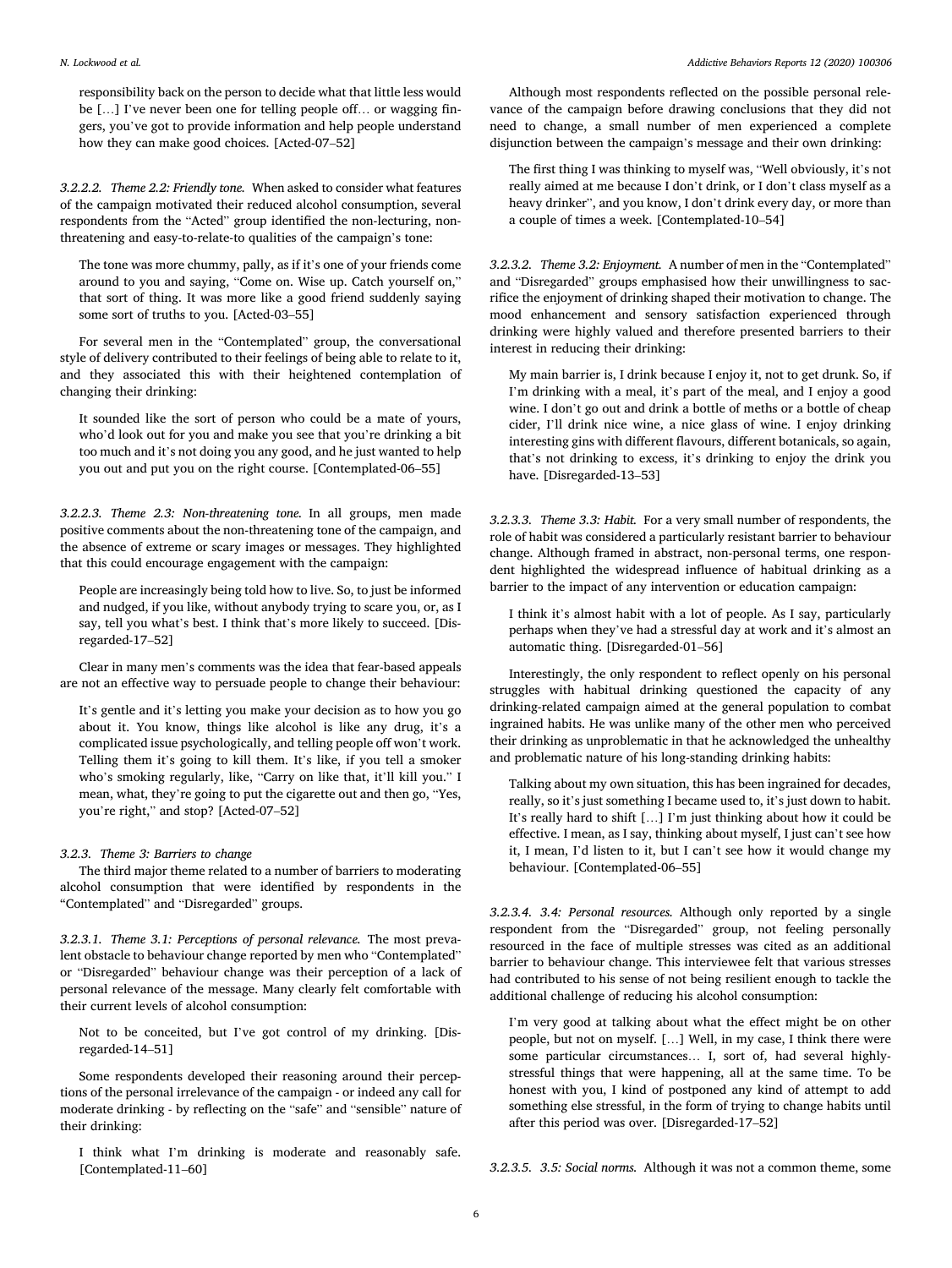men commented on the important influence of social norms for drinking. Social norms around drinking and the central role of drinking in socialising were considered to pose a challenge to attempts to change individual behaviour:

That's a barrier, isn't it? If you're out, then people tend to drink in rounds, and maybe especially with men, there's a slight discomfort in saying, "No, count me out from this round." [Disregarded-17–52]

#### **4. Discussion**

The HaLL campaign was associated with significant changes to alcohol consumption in the target audience of mid-life men: a small reduction in the intervention regions as opposed to a larger increase in the control region. It is noteworthy that the mean AUDIT-C score in the intervention region remained close to the threshold score of 5, but in the control region it increased to above the threshold indicative of "increasing risk" drinking. However, data from the Health Survey for England indicate that among men aged 45–64 in the general population, there were not marked changes in patterns of alcohol consumption between 2016 and 2018 [\(NHS Digital, 2019](#page-8-0)). The campaign was also associated with significant increases in readiness to change, and the likelihood of using moderate drinking strategies. The campaign had its greatest impact among the target audience of heavier drinkers.

The analyses suggest a need to develop and deploy multi-component, multi-media campaigns, because no single element was widely recognised. This corresponds with findings that multi-component, multimedia campaigns can be more effective than less diverse approaches ([Wakefield et al., 2010\)](#page-8-0). The campaign focused on the health effects of alcohol use, but it may also be important to consider the (actual or perceived) social gains and losses that may be associated with reducing alcohol intake (Kingsbury, Gibbons, & [Gerrard, 2015; Robertson](#page-8-0) & [Tustin, 2018](#page-8-0)). This was also noted in the qualitative evaluation.

Generally, men responded favourably to the campaign. The central message "Have a little less, feel a lot better" was well-received among men who changed their drinking and those who contemplated such change. They appreciated the straightforward, meaningful, achievable, and gain-framed qualities of the message. These responses contain echoes of the concept of "SMART" goals defined in terms of being Specific, Measurable or Motivating, Achievable, Realistic, and Time-Specific ([Doran, 1981](#page-8-0)). As noted in the introduction, the HaLL campaign did not mention units, or recommend a unit intake maximum. This decision was consistent with evidence that many drinkers consider units "units" too abstract and difficult to use (Furtwängler  $\&$  de Visser, [2017a, 2017b; Robertson](#page-8-0) & Tustin, 2018), and that to reduce the likelihood of various health risks, all drinkers would probably benefit from drinking less than the currently do [\(Rehm, Soerjomataram, Ferreira-](#page-8-0)Borges, & [Shield, 2019; Zhao, Stockwell, Roemer, Naimi,](#page-8-0) & Chik[ritzhs, 2017\)](#page-8-0).

Several aspects of the campaign were identified as particularly motivating. One key motivational factor was the HaLL message itself. It was noteworthy that several men who had begun reducing their alcohol intake prior to the campaign said that the gain-framed message [\(Roth](#page-8-0)man & [Salovey, 1997; Salovey, Schneider,](#page-8-0) & Apanovich, 2002) confirmed the health benefits they hoped to achieve by drinking less. The overall tone of the campaign was evaluated favourably: the nonlecturing, friendly, and non-threatening qualities were identified as key positive features.

It is important to note that several barriers to moderation were identified by respondents who "Contemplated" or "Disregarded" the HaLL message. A key barrier was a perceived lack of personal relevance of the message which was reflected in a low willingness or readiness to change [\(Heather et al., 2009; Merrill, Wardell,](#page-8-0) & Read, 2015; Prochaska & [DiClemente, 1984; Schwarzer, 1999; Schwarzer](#page-8-0) & Luszczynska, 2008; [Weinstein, 1988\)](#page-8-0). Many men were comfortable with their current levels of alcohol consumption, had not experienced adverse health effects, and did not view the campaign's message as relevant to them. A further barrier to change was men's enjoyment of drinking socially, and their unwillingness to sacrifice this pleasure. Future campaigns would do well acknowledge these issues, and to address the positive aspects of drinking less. For example, other campaigns have highlighted improvements to sleep, concentration, energy, and weight [\(de Visser, Robinson,](#page-8-0) & Bond, [2016; de Visser](#page-8-0) & Piper, 2020). This study was not a test of a specific model of behaviour change (Prochaska & [DiClemente, 1984; Schwarzer,](#page-8-0)  1999; Schwarzer & [Luszczynska, 2008; Weinstein, 1988](#page-8-0)). However, the results indicated the importance of considering how well any intervention addresses various characteristics of the target audience: initial awareness of issues; motives for drinking or changing; readiness to change; and processes of planning for and enacting change. The barriers to change that men identified could be targeted in revisions of the HaLL campaign, and in other interventions.

One strength of the study reported here was the recruitment of large population-based panels to examine the impact of a multi-component, multi-media behaviour change campaign directed at the general population. This may help to explain the difference between the findings of this study and many other studies that have not found significant changes in behaviour despite having an effect on the cognitive antecedents of alcohol use [\(Young et al., 2018\)](#page-9-0). The reliance on self-reports of alcohol consumption without validation via an objective measure could be considered a limitation. However, this should not have been a source of bias unless there were systematic changes over time in the accuracy of self-reports between the intervention and control groups: this is unlikely.

Although the intervention led to some changes in knowledge and motivation, if people are to make changes to their unhealthy behaviour then there may be an additional need to develop the behavioural skills needed to monitor alcohol intake and to manage temptations and/or pressure to drink [\(de Visser, Cooke, Cooper,](#page-8-0) & Memon, 2017; Fisher, Fisher, & [Harman, 2003](#page-8-0)). Furthermore, contemporary models of behaviour change echo this sentiment [\(Michie, Atkins,](#page-8-0) & West, 2014), noting that in addition to motivation and behavioural skills, people must also have opportunities to attempt behaviour change. Men who did not change their behaviour identified several barriers to responding in ways encouraged by the message. It would be important for revisions of this campaign (and perhaps other campaigns) to address men's views of their drinking as not problematic, as pleasurable, and as socially expected, and also their sense of not feeling empowered to initiate or maintain behaviour change. There may, therefore, be value in applying a broader range of behaviour change techniques including providing information about others' beliefs about non-drinking, drinking, and drunkenness, facilitating identification of barriers and facilitators of moderate drinking, providing opportunities for beneficial social comparison, developing social support or behaviour change, modelling healthier behaviour, and teaching the use of plans, prompts and cues ([Michie](#page-8-0)  [et al., 2013\)](#page-8-0). This could help people to understand the relevance of the campaign message and apply it in their own lives.

#### **Funding**

This work was supported by Drinkaware (Registered Charity No. 1094586). The second author was contracted by Drinkaware to conduct the analyses reported here based on existing data. The first author's work on this paper was funded by Drinkaware. The third author was employed by Drinkaware when teh study was conducted.

#### **CRediT authorship contribution statement**

**Nina Lockwood:** Data curation, Formal analysis, Investigation, Writing - original draft, Writing - review & editing. **Richard de Visser:**  Conceptualization, Data curation, Formal analysis, Funding acquisition, Investigation, Methodology, Project administration, Resources,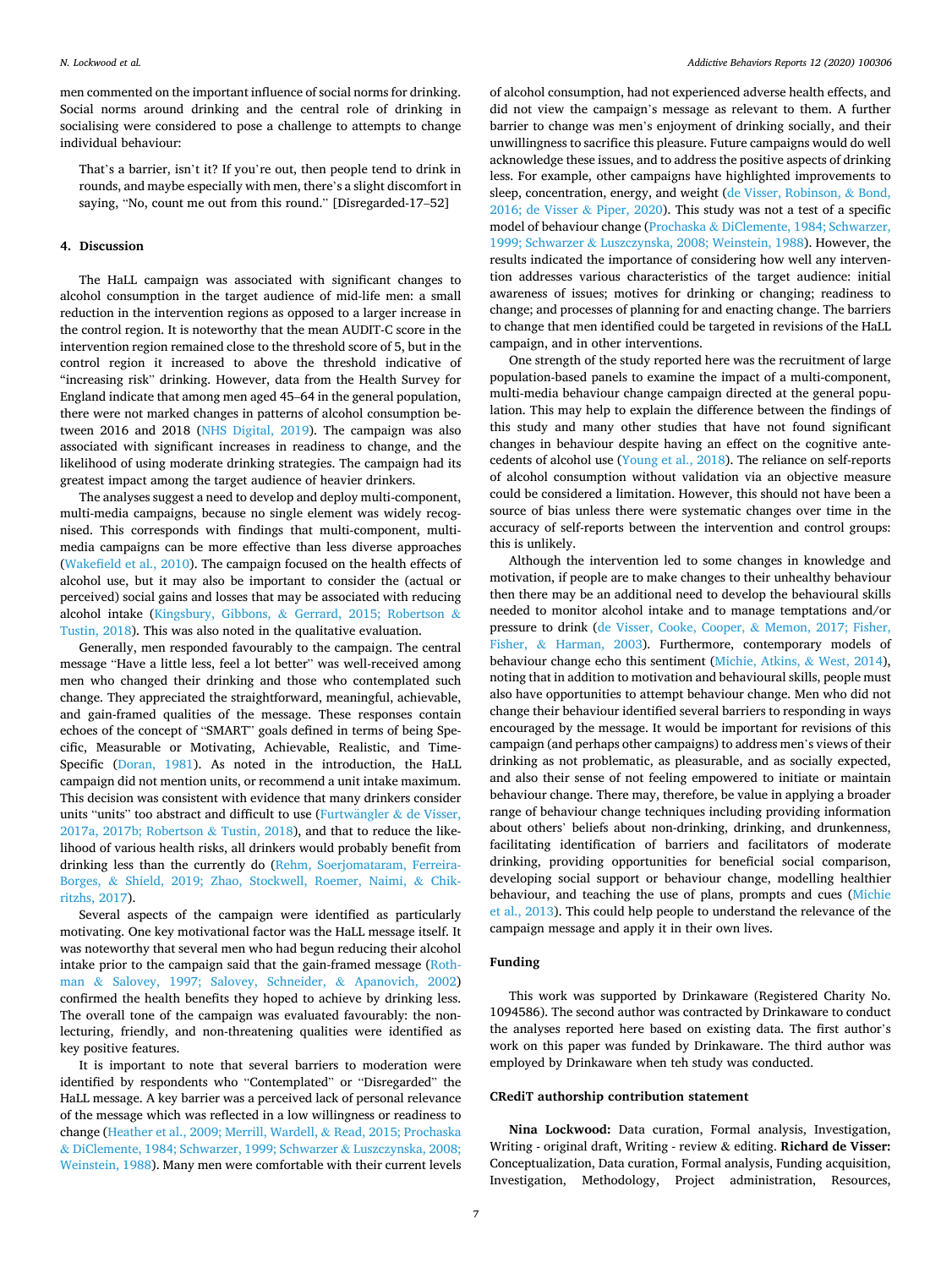<span id="page-8-0"></span>Supervision, Validation, Writing - original draft, Writing - review  $\&$ editing. **John Larsen:** Conceptualization, Data curation, Funding acquisition, Methodology, Project administration, Resources, Validation, Writing - original draft, Writing - review & editing.

#### **Declaration of Competing Interest**

The authors declare that they have no known competing financial interests or personal relationships that could have appeared to influence the work reported in this paper.

#### **References**

- [Babor, T. F., Higgins-Biddle, J. C., Saunders, J. B., & Monteiro, M. G. \(2001\).](http://refhub.elsevier.com/S2352-8532(20)30121-8/h0005) *The Alcohol [Use Disorders Identification Test](http://refhub.elsevier.com/S2352-8532(20)30121-8/h0005)* (2nd ed.). Geneva: WHO.
- Braun, V., & Clarke, V. (2006). Using thematic analysis in psychology. *Qualitative Research in Psychology, 3*, 77–101.<https://doi.org/10.1191/1478088706qp063oa>
- Christmas, S. & Souter, A. (2016). Midlife Male Drinking: Findings from research with men aged 45 to 60. London: Drinkaware. From: [https://www.drinkaware.co.](https://www.drinkaware.co.uk/media/1574/midlife-male-drinking_v02-1.pdf) [uk/media/1574/midlife-male-drinking\\_v02-1.pdf.](https://www.drinkaware.co.uk/media/1574/midlife-male-drinking_v02-1.pdf)
- Bush, K., Kivlahan, D. R., McDonnell, M. B., Fihn, S. D., & Bradley, K. A. (1998). The AUDIT alcohol consumption questions (AUDIT-C) An effective brief screening test for problem drinking. *Archives of Internal Medicine., 158*, 1789–1795. [https://doi.](https://doi.org/10.1001/archinte.158.16.1789) /10.1001/archinte.158.16.1789
- Churchill, S., Pavey, L., Jessop, D., & Sparks, S. (2016). Persuading people to drink less alcohol: The role of message framing, temporal focus and autonomy. *Alcohol & Alcoholism, 51*, 727–733.<https://doi.org/10.1093/alcalc/agw033>
- de Graaf, A., van den Putte, B., & de Bruijn, G.-J. (2015). Effects of issue involvement and framing of a responsible drinking message on attitudes, intentions, and behavior. *Journal of Health Communication, 20*, 989–994. [https://doi.org/10.1080/](https://doi.org/10.1080/10810730.2015.1018623) [10810730.2015.1018623](https://doi.org/10.1080/10810730.2015.1018623)
- de Visser, R. O., Cooke, R., Cooper, G., & Memon, A. (2017). Using alcohol unit-marked glasses enhances capacity to monitor intake: Evidence from a mixed-method intervention. *Alcohol & Alcoholism, 52*, 206–212. [https://doi.org/10.1093/alcalc/](https://doi.org/10.1093/alcalc/agw084) [agw084](https://doi.org/10.1093/alcalc/agw084)
- de Visser, R. O., & Piper, R. (2020). Short-and longer-term benefits of temporary alcohol abstinence during "Dry January" are not also observed among adult drinkers in the general population: Prospective cohort study. *Alcohol & Alcoholism, 55*, 433–438. <https://doi.org/10.1093/alcalc/agaa025>
- de Visser, R. O., Robinson, E., & Bond, R. (2016). Voluntary temporary abstinence from alcohol during "Dry January" and subsequent alcohol use. *Health Psychology, 35*, 281–289. <https://doi.org/10.1037/hea0000297>
- Doran, G. T. (1981). There'[s a SMART way to write management](http://refhub.elsevier.com/S2352-8532(20)30121-8/h0050)'s goals and objectives. *[Management Review, 70](http://refhub.elsevier.com/S2352-8532(20)30121-8/h0050)*, 35–36.
- Drinkaware (2019). Have a little less, feel a lot better evidence. Downloaded 01 April 2019 from: https://www.drinkaware.co.uk/research/our-research-and-evaluati [n-reports/have-a-little-less-feel-a-lot-better-evidence.](https://www.drinkaware.co.uk/research/our-research-and-evaluation-reports/have-a-little-less-feel-a-lot-better-evidence)
- [Fisher, W. A., Fisher, J. D., & Harman, J. \(2003\). The Information](http://refhub.elsevier.com/S2352-8532(20)30121-8/h0060)–Motivation-Behavioral [Skills model: A general social psychological approach to understanding and](http://refhub.elsevier.com/S2352-8532(20)30121-8/h0060) [promoting health behavior. In J. Suls, & K. A. Wallston \(Eds.\),](http://refhub.elsevier.com/S2352-8532(20)30121-8/h0060) *Social Psychological [Foundations of Health and Illness](http://refhub.elsevier.com/S2352-8532(20)30121-8/h0060)* (pp. 82–106). London: Blackwell.
- Furtwängler, N. A. F. F., & de Visser, R. O. (2013). Lack of international consensus in low risk drinking guidelines. *Drug and Alcohol Review, 32*, 11–18. [https://doi.org/](https://doi.org/10.1111/j.1465-3362.2012.00475.x)  [10.1111/j.1465-3362.2012.00475.x](https://doi.org/10.1111/j.1465-3362.2012.00475.x)
- Furtwängler, N. A. F. F., & de Visser, R. O. (2017a). Motivation to adhere to unit-based guidelines for alcohol consumption and ability to do so is limited among university students. *Drugs: Education, Prevention & Policy, 24*, 418–425. [https://doi.org/](https://doi.org/10.1080/09687637.2016.1211991)  [10.1080/09687637.2016.1211991](https://doi.org/10.1080/09687637.2016.1211991)
- Furtwängler, N. A. F. F., & de Visser, R. O. (2017b). University students' beliefs about unit-based guidelines: A qualitative study. *Journal of Health Psychology, 22*, 1701–1711.<https://doi.org/10.1177/1359105316634449>
- Gallagher, K. M., & Updegraff, J. A. (2012). Health message framing effects on attitudes, intentions, and behavior: A meta-analytic review. *Annals of Behavioral Medicine, 43*, 101–116. <https://doi.org/10.1007/s12160-011-9308-7>
- Gore, F. M., Bloem, P. J. N., Patton, G. C., … Mathers, C. D. (2011). Global burden of disease in young people aged 10–24 years: A systematic analysis. *Lancet, 377*, 2093–2102. [https://doi.org/10.1016/S0140-6736\(11\)60512-6](https://doi.org/10.1016/S0140-6736(11)60512-6)
- [Gunstone, B., Piggott, L., Butler, B., Appleton, A., & Larsen, J. \(2018\).](http://refhub.elsevier.com/S2352-8532(20)30121-8/h0090) *Drinking behaviour [and moderation among UK adults: Findings from Drinkaware Monitor 2018](http://refhub.elsevier.com/S2352-8532(20)30121-8/h0090)*. London: [Drinkaware.](http://refhub.elsevier.com/S2352-8532(20)30121-8/h0090)
- Heather, N., Hönekopp, J., Smailes, D., & the UKATT Research Team. (2009). Progressive stage transition does mean getting better: A further test of the Transtheoretical Model in recovery from alcohol problems. *Addiction, 104*, 949–958. [https://doi.org/](https://doi.org/10.1111/j.1360-0443.2009.02578.x)  [10.1111/j.1360-0443.2009.02578.x](https://doi.org/10.1111/j.1360-0443.2009.02578.x)
- Hoskins, R., & Benger, J. (2013). What is the burden of alcohol-related injuries in an inner city emergency department? *Emergency Medicine Journal, 30*, Article e21. <https://doi.org/10.1136/emermed- 2011-200510>
- Ipsos MORI. (2015). *Drinkaware Monitor 2014: Adults' [drinking behaviour and attitudes in](http://refhub.elsevier.com/S2352-8532(20)30121-8/h0105)  the UK*[. London: Drinkaware](http://refhub.elsevier.com/S2352-8532(20)30121-8/h0105).
- [Jones, L., Bellis, M. A., Dedman, D., Sumnall, H., & Tocque, K. \(2008\).](http://refhub.elsevier.com/S2352-8532(20)30121-8/h0110) *Alcohol-attributable [fractions for England: Alcohol-attributable mortality and hospital admissions](http://refhub.elsevier.com/S2352-8532(20)30121-8/h0110)*. Liverpool: [Centre for Public Health, Liverpool John Moores University.](http://refhub.elsevier.com/S2352-8532(20)30121-8/h0110)
- Kingsbury, J. H., Gibbons, F. X., & Gerrard, M. (2015). The effects of social and health consequence framing on heavy drinking intentions among college students. *British Journal of Health Psychology, 20*, 212–220. <https://doi.org/10.1111/bjhp.12100>
- Merrill, J. E., Wardell, J. D., & Read, J. P. (2015). Is readiness to change drinking related to reductions in alcohol use and consequences? A Week-to-Week Analysis. *Journal of Studies on Alcohol & Drugs, 76*, 790–798. [https://doi.org/10.15288/](https://doi.org/10.15288/jsad.2015.76.790)  [jsad.2015.76.790](https://doi.org/10.15288/jsad.2015.76.790)

Michie, S., Atkins, L., & West, R. (2014). *[The Behaviour Change Wheel: A guide to designing](http://refhub.elsevier.com/S2352-8532(20)30121-8/h0125)  interventions*[. London: Silverback.](http://refhub.elsevier.com/S2352-8532(20)30121-8/h0125)

- Michie, S., Richardson, M., Johnston, M., Abraham, C., Francis, J., Hardeman, W., … Wood, C. E. (2013). The behavior change technique taxonomy (v1) of 93 hierarchically clustered techniques: Building an international consensus for the reporting of behavior change interventions. *Annals of Behavioral Medicine, 46*, 81–95. <https://doi.org/10.1007/s12160-013-9486-6>
- NHS Digital (2019). Health Survey for England, 2018: Adults' Health-Related Behaviours Data Tables (version 2). dataset downloaded 12 August 2020 from: https://files [digital.nhs.uk/08/96A2C2/HSE18-Adult-Health-Related-Behaviours-tab-v2.xlsx](https://files.digital.nhs.uk/08/96A2C2/HSE18-Adult-Health-Related-Behaviours-tab-v2.xlsx).
- Moss, A. C., & Albery, I. P. (2018). The science of absent evidence: Is there such thing as an effective responsible drinking message? Alcohol & Alcoholism, 53, 26-30. https: [doi.org/10.1093/alcalc/agx070](https://doi.org/10.1093/alcalc/agx070)
- O'Keefe, D. J., & Jensen, J. D. (2007). The relative persuasiveness of gain-framed and loss-framed messages for encouraging disease prevention behaviors: A meta-analytic review. *Journal of Health Communication, 12*, 623–644. [https://doi.org/10.1080/](https://doi.org/10.1080/10810730701615198) [10810730701615198](https://doi.org/10.1080/10810730701615198)
- O'Keefe, D. J., & Jensen, J. D. (2009). The relative persuasiveness of gain-framed and loss-framed messages for encouraging disease detection behaviors: A meta-analytic review. *Journal of Communication, 59*, 296–316. [https://doi.org/10.1111/j.1460-](https://doi.org/10.1111/j.1460-2466.2009.01417.x)  2466.2009.01417.
- Office for National Statistics (2016). Alcohol-related deaths in the UK. Newport: ONS. From: www.ons.gov.uk/peoplepopulationandcommunity/healthandsocialcare/ [causesofdeath/bulletins/alcoholrelateddeathsintheunitedkingdom/registered](http://www.ons.gov.uk/peoplepopulationandcommunity/healthandsocialcare/causesofdeath/bulletins/alcoholrelateddeathsintheunitedkingdom/registeredin2014)  [in2014](http://www.ons.gov.uk/peoplepopulationandcommunity/healthandsocialcare/causesofdeath/bulletins/alcoholrelateddeathsintheunitedkingdom/registeredin2014).
- O'Keefe, D. J., & Wu, D. (2012). Gain-framed messages do not motivate sun protection: A Meta-Analytic Review of Randomized Trials Comparing Gain-Framed and Loss-Framed Appeals for Promoting Skin Cancer Prevention. *International Journal of Environmental Research & Public Health, 9*, 2121–2133. [https://doi.org/10.3390/](https://doi.org/10.3390/ijerph9062121) [ijerph9062121](https://doi.org/10.3390/ijerph9062121)
- Parke, H., Michalska, M., Russell, A., Moss, A. C., Holdsworth, C., Ling, J., & Larsen, J. (2018). Understanding drinking among midlife men in the United Kingdom: A systematic review of qualitative studies. *Addictive Behavior Reports, 8*, 85–94. <https://doi.org/10.1016/j.abrep.2018.08.001>
- [Prochaska, J. O., & DiClemente, C. C. \(1984\).](http://refhub.elsevier.com/S2352-8532(20)30121-8/h0170) *The transtheoretical approach: Towards a systematic eclectic framework*[. Homewood, IL: Dow Jones Irwin.](http://refhub.elsevier.com/S2352-8532(20)30121-8/h0170)
- Quick, B. L., & Bates, B. R. (2010). The use of gain- or loss-frame messages and efficacy appeals to dissuade excessive alcohol consumption among college students: A test of Psychological Reactance Theory. *Journal of Health Communication, 15*, 603–628. <https://doi.org/10.1080/10810730.2010.499593>
- Rehm, J., Dawson, D., Frick, U., Gmel, G., Roerecke, M., Shield, K. D., & Grant, B. (2014). Burden of disease associated with alcohol use disorders in the United States. *Alcoholism: Clinical & Experimental Research, 38*, 1068–1077. [https://doi.org/](https://doi.org/10.1111/acer.12331) [10.1111/acer.12331](https://doi.org/10.1111/acer.12331)
- Rehm, J., Gmel, G. E., Gmel, G., & Shuper, P. A. (2017). The relationship between different dimensions of alcohol use and the burden of disease - an update. *Addiction,*  112, 968-1001. https://doi.org/10.1111/add.1375
- Rehm, J., Soerjomataram, I., Ferreira-Borges, C., & Shield, K. D. (2019). Does alcohol use affect cancer risk? *Current Nutrition Reports, 8*, 222–229. [https://doi.org/10.1007/](https://doi.org/10.1007/s13668-019-0267-0)  [s13668-019-0267-0](https://doi.org/10.1007/s13668-019-0267-0)
- Robertson, K., & Tustin, K. (2018). Students who limit their drinking, as recommended by national guidelines, are stigmatized, ostracized, or the subject of peer pressure: limiting consumption is all but prohibited in a culture of intoxication. *Substance Abuse: Research and Treatment, 12*, 1–9. [https://doi.org/10.1177/](https://doi.org/10.1177/1178221818792414)  [1178221818792414](https://doi.org/10.1177/1178221818792414)
- Rothman, A. J., & Salovey, P. (1997). Shaping perceptions to motivate healthy behavior: The role of message framing. *Psychological Bulletin, 121*, 3–19. [https://doi.org/](https://doi.org/10.1037/0033-2909.121.1.3) [10.1037/0033-2909.121.1.3](https://doi.org/10.1037/0033-2909.121.1.3)
- [Salovey, P., Schneider, T., & Apanovich, A. \(2002\). Message framing in the prevention](http://refhub.elsevier.com/S2352-8532(20)30121-8/h0205)  [and early detection of illness. In J. P. Dillard, & M. Pfau \(Eds.\),](http://refhub.elsevier.com/S2352-8532(20)30121-8/h0205) *The Persuasion Handbook* (pp. 391–[406\). Thousand Oaks, CA: Sage](http://refhub.elsevier.com/S2352-8532(20)30121-8/h0205).
- Schwarzer, R. (1999). Self-regulatory processes in the adoption and maintenance of health behaviors. *Journal of Health Psychology, 4*, 115–127. [https://doi.org/10.1177/](https://doi.org/10.1177/135910539900400208)  [135910539900400208](https://doi.org/10.1177/135910539900400208)
- Schwarzer, R., & Luszczynska, A. (2008). How to overcome health-compromising behaviors: The health action process approach. *European Psychologist, 13*, 141–151. <https://doi.org/10.1027/1016-9040.13.2.141>
- Tait, R. J., Paz Castro, R., Kirkman, J., Moore, J. C., & Schaub, M. P. (2019). A digital intervention addressing alcohol use problems (the "Daybreak" program): Quasiexperimental randomized controlled trial. *Journal of Medical Internet Research, 21*(9), Article e14967. <https://doi.org/10.2196/14967>
- UK Chief Medical Officers (2016). UK Chief Medical Officers' Low Risk Drinking Guidelines. Downloaded 08 Jan 2020 from: [www.gov.uk/government/publication](http://www.gov.uk/government/publications/alcohol-consumption-advice-on-low-risk-drinking)  [s/alcohol-consumption-advice-on-low-risk-drinking](http://www.gov.uk/government/publications/alcohol-consumption-advice-on-low-risk-drinking).
- Wakefield, M. A., Loken, B., & Hornik, R. C. (2010). Use of mass media campaigns to change health behaviour. *Lancet, 376*, 1261–1271. [https://doi.org/10.1016/S0140-](https://doi.org/10.1016/S0140-6736(10)60809-4)  [6736\(10\)60809-4](https://doi.org/10.1016/S0140-6736(10)60809-4)
- Weinstein, N. D. (1988). The precaution adoption process. *Health Psychology, 7*, 355–386. <https://doi.org/10.1037/0278-6133.7.4.355 10.1037/0278-6133.7.4.355>